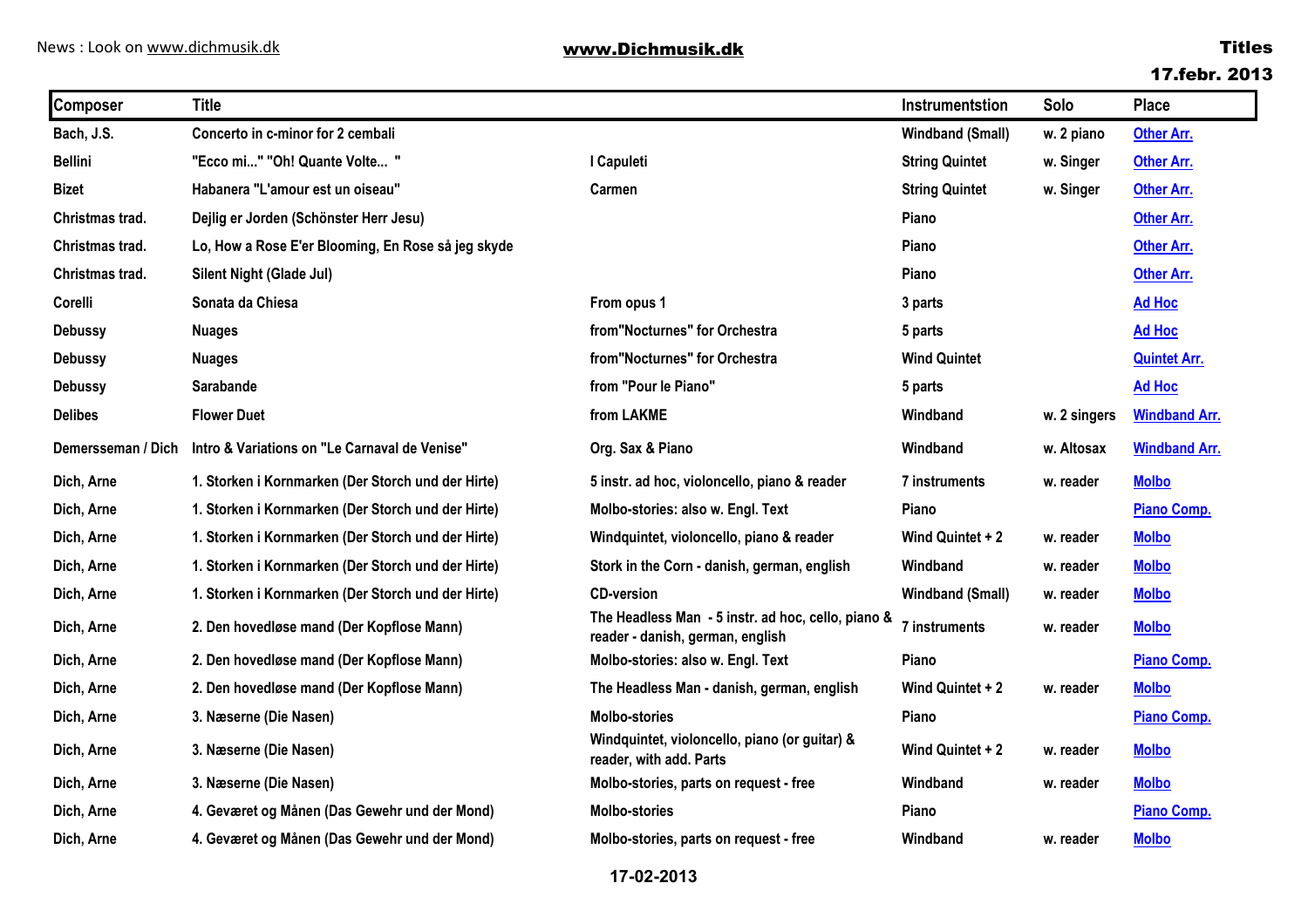| Dich, Arne | 5. Kirkeklokken (Die Kirchenglocke)      | Die Kirchenglocke - 5 instr. ad hoc, cello, piano &<br>reader - danish, german. | <b>7 instruments</b>    | w. reader  | <b>Molbo</b>           |
|------------|------------------------------------------|---------------------------------------------------------------------------------|-------------------------|------------|------------------------|
| Dich, Arne | 5. Kirkeklokken (Die Kirchenglocke)      | <b>Molbo-stories</b>                                                            | <b>Piano</b>            |            | Piano Comp.            |
| Dich, Arne | 5. Kirkeklokken (Die Kirchenglocke)      | Die Kirchenglocke - danish, german                                              | Wind Quintet + 2        | w. reader  | <b>Molbo</b>           |
| Dich, Arne | 6. Hullet (Das Loch)                     | Das Loch - 5 instr. ad hoc, cello, piano & reader -<br>danish, german.          | 7 instruments           | w. reader  | <b>Molbo</b>           |
| Dich, Arne | 6. Hullet (Das Loch)                     | <b>Molbo-stories</b>                                                            | Piano                   |            | <b>Piano Comp.</b>     |
| Dich, Arne | 6. Hullet (Das Loch)                     | Das Loch - danish, german                                                       | Wind Quintet + 2        | w. reader  | <b>Molbo</b>           |
| Dich, Arne | 7. Hummerne (Der Hummer)                 | <b>Molbo-stories</b>                                                            | Piano                   |            | <b>Piano Comp.</b>     |
| Dich, Arne | 7. Hummerne (Der Hummer)                 | CD-version - brass-section, 2 perc. bass                                        | <b>Windband (Small)</b> | w. reader  | <b>Molbo</b>           |
| Dich, Arne | 8. Skibsungen (Das "Schiffsjunge")       | <b>Molbo-stories</b>                                                            | Piano                   |            | <b>Piano Comp.</b>     |
| Dich, Arne | 8. Skibsungen (Das "Schiffsjunge")       | Flute - Guitar - Violoncello                                                    | Trio                    | w. reader  | <b>Molbo</b>           |
| Dich, Arne | 9. Benene (Die Beine)                    | <b>Molbo-stories</b>                                                            | Piano                   |            | <b>Piano Comp.</b>     |
| Dich, Arne | 9. Benene (Die Beine)                    | <b>CD-version</b>                                                               | <b>Windband (Small)</b> |            | <b>Molbo</b>           |
| Dich, Arne | A Doggies Waltz ("Sofie Vals")           | <b>Clarinet &amp; Bassoon</b>                                                   | Duo                     |            | <b>Compositions</b>    |
| Dich, Arne | Blue Friday (A little (jazz-) Waltz)     |                                                                                 | Piano                   | Piano      | <b>Piano Comp.</b>     |
| Dich, Arne | <b>CD: Molbohistorier sat i Musik</b>    | CD: "9 Merry Tales of the Wise Men of Mols"                                     | Piano                   |            | <b>Piano Comp.</b>     |
| Dich, Arne | <b>CD</b> : Molbohistorier sat i Musik   | CD: "9 Merry Tales of the Wise Men of Mols"                                     | <b>Windband (Small)</b> |            | www.dichmusik.dk       |
| Dich, Arne | Come, let us Dance                       | Based on danish and bulgarian melodies                                          | Windband                |            | <b>Windband Comp.</b>  |
| Dich, Arne | <b>Danish Christmas</b>                  | <b>Over 3 Trad. Christmas Psalms</b>                                            | 9 instruments           |            | <b>Ad Hoc</b>          |
| Dich, Arne | <b>Danish Christmas</b>                  | <b>Over 3 Trad. Christmas Psalms</b>                                            | <b>Wind-Nonet</b>       |            | <b>Ad Hoc</b>          |
| Dich, Arne | Danish Christmas (Nonettens Julepot)     | Over 3 Trad. Christmas Psalms                                                   | <b>Wind-Nonet</b>       |            | <b>Wind-nonet Arr.</b> |
| Dich, Arne | <b>Danish Suite</b>                      | 9 dances, ballads and popular classical                                         | 5 parts                 |            | <b>Ad Hoc</b>          |
| Dich, Arne | <b>Danish Suite</b>                      | 9 dances, ballads and popular classical                                         | <b>Wind Quintet</b>     |            | <b>Quintet Arr.</b>    |
| Dich, Arne | Dine Øjne (Your Eyes)                    | <b>Bulgarian Female-Choir-Style</b>                                             | Choir                   |            | <b>Compositions</b>    |
| Dich, Arne | Dronning Dagmar - En slags mini-opera    | Queen Dagmar, based on a medieval ballad                                        | 7 instruments           | 2 sopranos | <b>Compositions</b>    |
| Dich, Arne | En uhyggelig historie (A gruesome Story) | <b>Text Jesper Klein</b>                                                        | <b>Wind Quintet</b>     | w. reader  | <b>Quintet Comp.</b>   |
| Dich, Arne | Kaleidoskop                              | <b>Symphony in One Movement</b>                                                 | <b>Wind-Nonet</b>       |            | <b>Nonet Comp.</b>     |

**17-02-2013**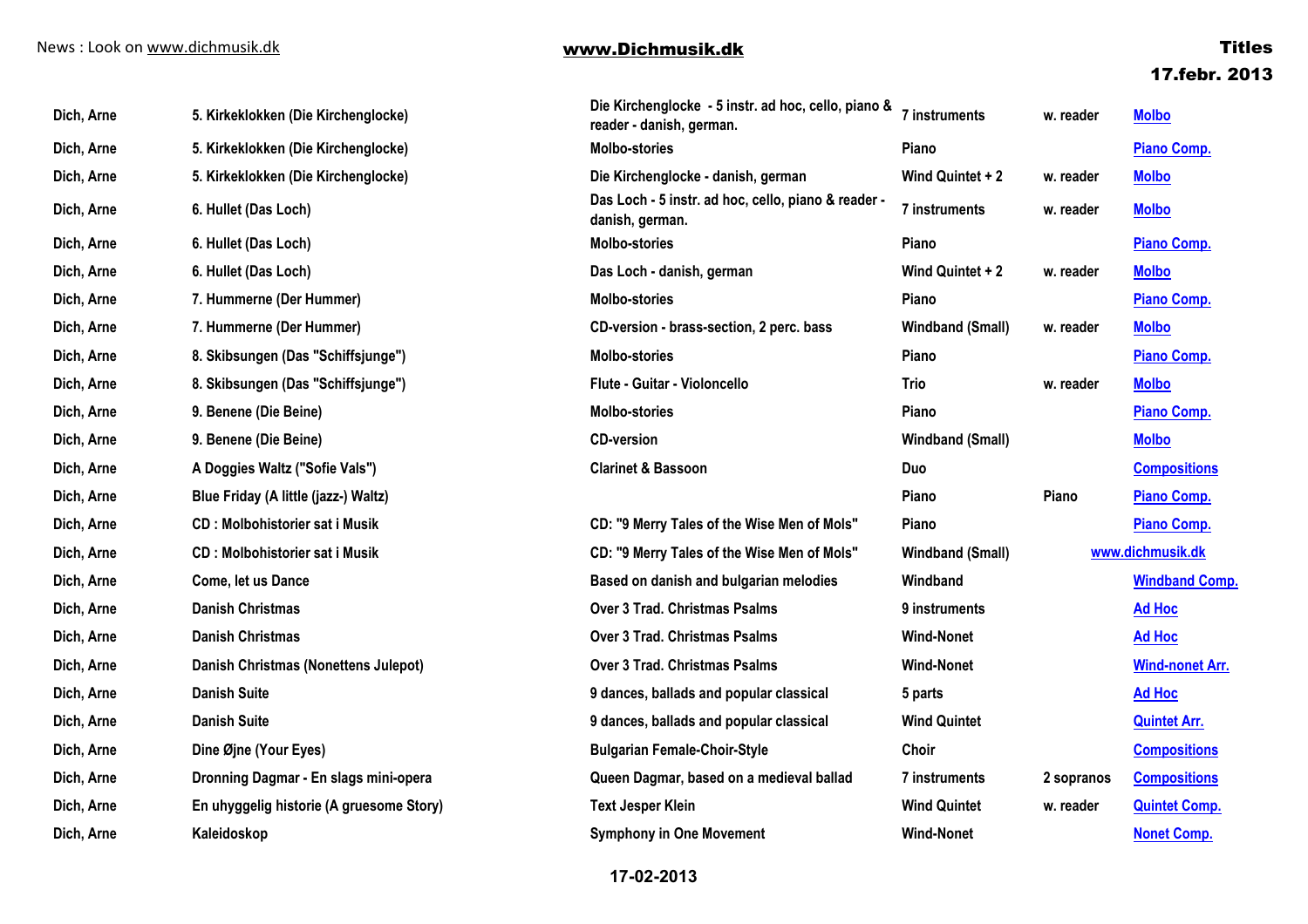# **17.febr. 2013**

| Dich, Arne                  | Melodien, der næsten blev væk (The Melody that (almost)<br>disappeared |                                                                                 | Piano                 |            | Piano Arr.             |
|-----------------------------|------------------------------------------------------------------------|---------------------------------------------------------------------------------|-----------------------|------------|------------------------|
| Dich, Arne                  | Melodien, der næsten blev væk (The Melody that (almost)<br>disappeared |                                                                                 | Windband              |            | <b>Windband Comp.</b>  |
| Dich, Arne                  | <b>Molboens Polka</b>                                                  | Originally written to my friend, clarinettist Bjarne,<br>for his 50th birthday. | <b>Wind Quintet</b>   |            | <b>Quintet Comp.</b>   |
| Dich, Arne                  | Paa Rejse ("On the Road again")                                        | Version with text by the composer                                               | <b>Wind Quintet</b>   | w. reader  | <b>Quintet Comp.</b>   |
| Dich, Arne                  | Paa Rejse ("On the Road again")                                        | Quintet solo                                                                    | <b>Wind Quintet</b>   |            | <b>Quintet Comp.</b>   |
| Dich, Arne                  | Randers Suite (2 trad. Dances & Niels W. Gade "Elverskud")             | Flute, trumpet, Trombone, Tuba                                                  | 4 instruments         |            | <b>Other Arr.</b>      |
| Dich, Arne                  | The Bridge (In bridge-form celebrating NewYear 2000)                   | Parts on request for free                                                       | Windband              |            | <b>Windband Comp.</b>  |
| Dich, Arne /<br>Demersseman | Intro & Variations on "Le Carnaval de Venise"                          | Org. Sax & Piano                                                                | Windband              | w. Altosax | <b>Windband Arr.</b>   |
| Dich, Arne / Ravel          | <b>Ravel goes MiddleEast</b>                                           | <b>Based on The Bolero and Contemporary Oriental</b><br><b>Rhythms</b>          | Windband              | w. dancers | <b>Windband Comp.</b>  |
| Donizetti                   | Cavatina "Regnava nel silenzio"                                        | Lucia di Lamermoor                                                              | <b>String Quintet</b> | w. Singer  | <b>Other Arr.</b>      |
| <b>Dvorak</b>               | 1. part from Serenade in d-minor                                       | Arr. For strings and wind                                                       | 9 instruments         |            | <b>Other Arr.</b>      |
| <b>Dvorak</b>               | Mazurka in C-major                                                     | from "Mazurky Op.56" for piano                                                  | 4 parts               |            | <b>Ad Hoc</b>          |
| <b>Dvorak</b>               | Mazurka in d-minor                                                     | from "Mazurky Op.56" for piano                                                  | 4 parts               |            | <b>Ad Hoc</b>          |
| <b>Dvorak</b>               | Serenade in d-minor                                                    | Orig. For 13 instruments                                                        | <b>Wind-Nonet</b>     |            | <b>Wind-nonet Arr.</b> |
| Farnaby                     | <b>His Humour</b>                                                      | from a Piano-piece                                                              | 4 parts               |            | <b>Ad Hoc</b>          |
| Gabrieli                    | Ricercare del 12 tono                                                  |                                                                                 | 4 parts               |            | <b>Ad Hoc</b>          |
| Gerschwin                   | My Man is gone Now                                                     | from "Porgy and Bess"                                                           | Windband              | w. Soprano | <b>Windband Arr.</b>   |
| Haydn                       | Feldpartie in C                                                        | Orign. Wind 6tet                                                                | 5 parts               |            | <b>Ad Hoc</b>          |
| Haydn                       | Largo                                                                  | from StringQuartet Op. 74/3                                                     | 5 parts               |            | <b>Ad Hoc</b>          |
| Haydn                       | <b>Menuet</b>                                                          | from StringQuartet Op. 74/3                                                     | 4 parts               |            | <b>Ad Hoc</b>          |
| Händel                      | Suite in d-monor                                                       | from cembalo suite e-minor                                                      | 3 parts               |            | <b>Ad Hoc</b>          |
| <b>Kreisler</b>             | Liebesfreud                                                            |                                                                                 | Windband              | w. violin  | <b>Windband Arr.</b>   |
| Kuhlau                      | Rondo from PianoConcerto in C                                          | for reduced Symphony Orch.                                                      | Symph. Orch           |            | <b>Other Arr.</b>      |
| <b>MacDowell</b>            | An old Garden                                                          | from Suite for Piano "New England Idyls"                                        | 5 parts               |            | <b>Ad Hoc</b>          |
| <b>Massenet</b>             | "Suie-je gentille" & Gavotte                                           | Manon                                                                           | <b>String Quintet</b> | w. Singer  | <b>Other Arr.</b>      |
|                             |                                                                        |                                                                                 |                       |            |                        |

### **17-02-2013**